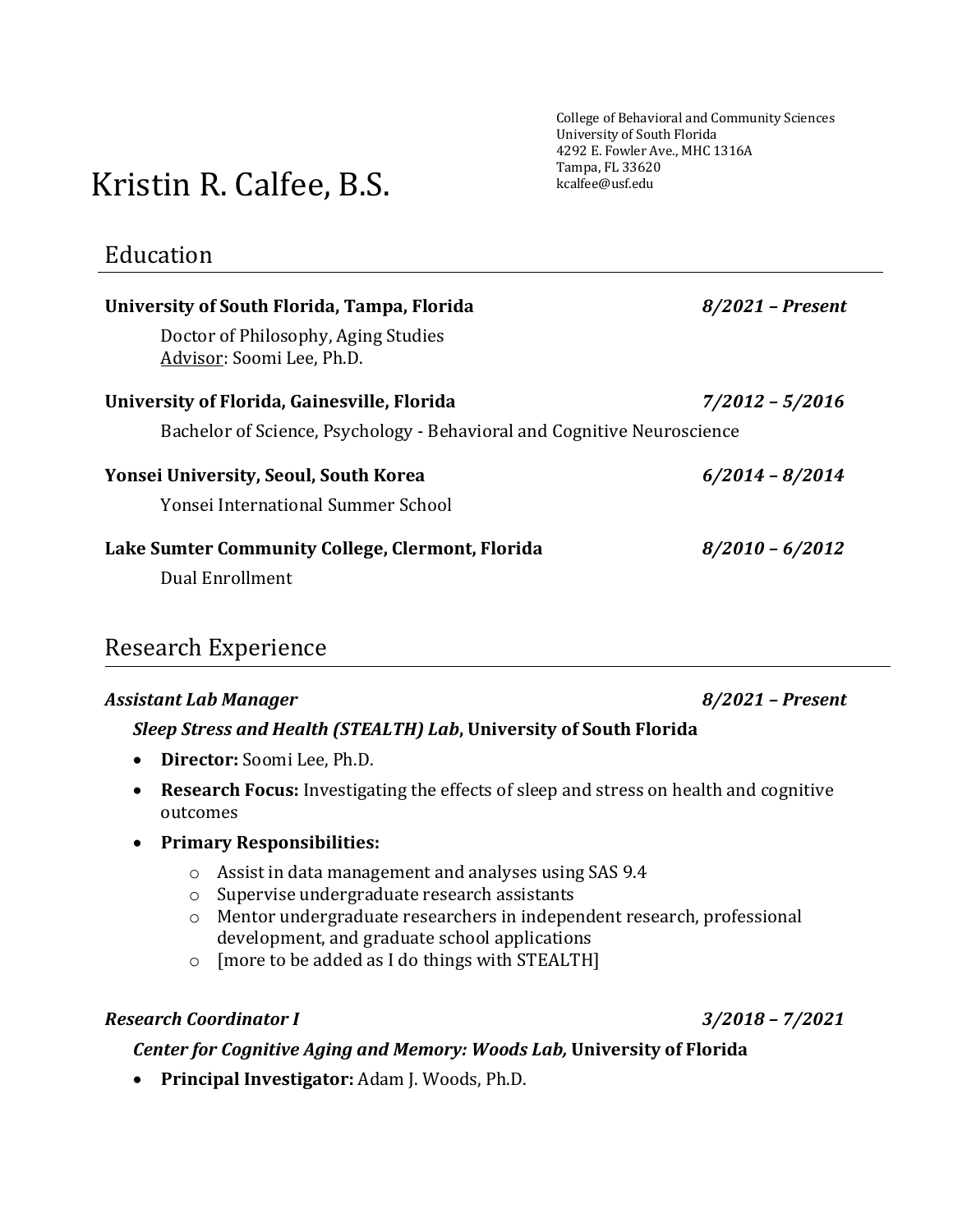• **Research Focus:** Augmenting Cognitive Training in Older Adults: The ACT Study Phase III clinical trial evaluating the effects of cognitive training and transcranial direct current stimulation (tDCS) on thinking and memory in older adults

### • **Primary Responsibilities:**

- o Neuropsychological test administration, data collection, and scoring
- o Assist with functional neuroimaging scans using Siemen's 3T MRI
- o Collect functional neuroimaging and behavioral data using E-Prime
- o Facilitate cognitive training with participants using POSIT BrainHQ
- o Obtain informed consent from participants
- o Data entry into UF REDCap database
- o Create multi-site data organization and tracking systems with Microsoft Excel
- o Phone recruitment and completion of phone screening protocols to determine study eligibility
- $\circ$  Off-site recruitment events through local health organizations targeting minority and older adult populations, community events, and resource fairs
- **Additional Research Project:** ACT Adjunct Study: Evaluating the effect of social isolation during the COVID-19 Pandemic on cognition in older adults
	- o Responsibilities:
		- Conducting cognitive assessment over the phone to participants using Montreal Cognitive Assessment (MoCA) telephone version and UDS Battery Digit Span
		- Data entry into UF REDCap database
		- Create data organization and tracking systems with Microsoft Excel
		- Assist with functional neuroimaging scans using Siemen's 3T MRI
		- Collect functional neuroimaging data using E-Prime
		- Obtain informed consent from participants

### *Undergraduate Research Assistant 4/2015 – 5/2016*

### *UF Health Vitality Lab***, University of Florida**

- **Principal Investigators:** Dawn Bowers, Ph.D., Michael Marsiske, Ph.D.
- **Supervisor:** London Butterfield, Ph.D.
- **Research Focus:** Re-Vitalize: Evaluating the effects of cognitive training using POSIT BrainHQ and mindfulness meditation practices on thinking, memory, and mood in non-demented older adults
- **Primary Responsibilities:**
	- o Neuropsychological test administration and scoring
	- $\circ$  Statistical analysis of data from neuropsychological testing using Revised Comprehensive Norms for Expanded Halstead-Reitan Battery and other statistical tables/programs
	- o Enter data into UF REDCap database
	- o Facilitate cognitive training with participants using POSIT Brain HQ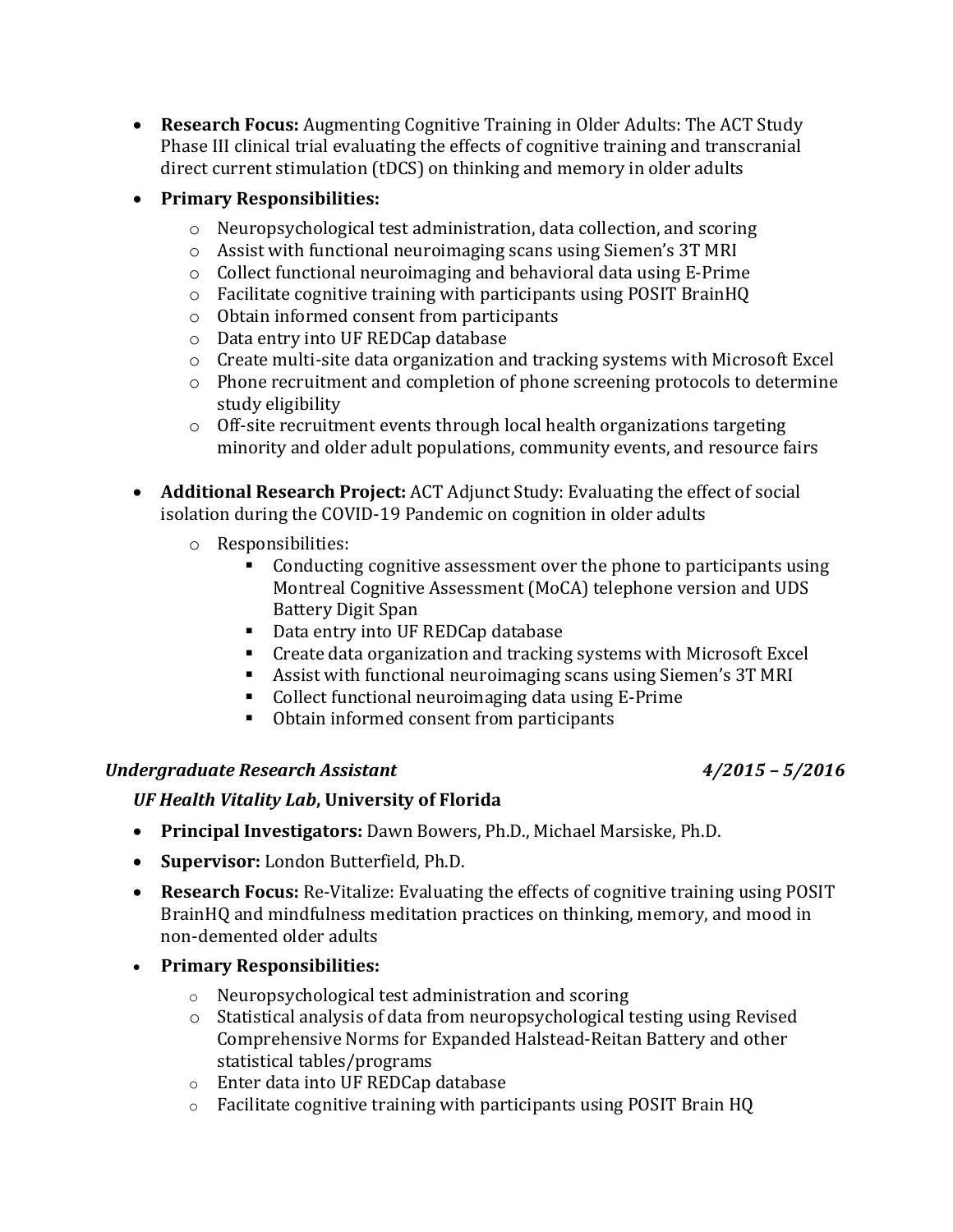- $\circ$  Facilitate mindfulness meditation classes as part of intervention protocol
- o Phone recruitment and completion of phone screening protocols to determine study eligibility

### *Undergraduate Research Assistant 1/2016 – 5/2016*

### *Center for the Study of Emotion & Attention,* **University of Florida**

- **Principal Investigator:** Andreas Keil, Ph.D.
- **Research Focus:** Evaluating the role of gambler's fallacy on confidence in predicting random events; quantifying the response of V1 neurons in the primary visual cortex to the presentation of emotional facial expressions in undergraduate participants
- **Primary Responsibilities:**
	- o Conduct research studies using 129 channel net EEG
	- o Fit participants EEG net, testing and adjusting sensor conductance
	- o Administer study protocols to participants with PsychoPy 2 program
	- o Monitoring neurophysiological responses, collecting, processing, and analyzing EEG data in MatLab

## Clinical Work

*Psychometrist 4/2016 – 3/2018*

### *Clinical Psychology Associates of North Central Florida*

- **Employer:** Ernest Bordini, Ph.D.
- **Primary Responsibilities:** Neuropsychological test administration to pediatric, adult, and older adult patients with diverse clinical profiles, including:
	- o TBI
	- o Stroke
	- o Neurodevelopmental disorders
	- o Learning disabilities
	- o Speech and language disorders
	- o Autism
	- o ADHD
	- o Substance abuse disorders
	- o Personality disorders
	- o Conduct problems
- o Anxiety
- o Depression
- o Bipolar disorder
- o PTSD
- o Seizure disorders
- o Memory impairments
- o Dementia
- o Anoxia
- o Chronic pain
- o Multiple sclerosis

- **Evaluation Types:** 
	- o Vocational Rehabilitation
	- o Worker's Compensation
	- o Personal Injury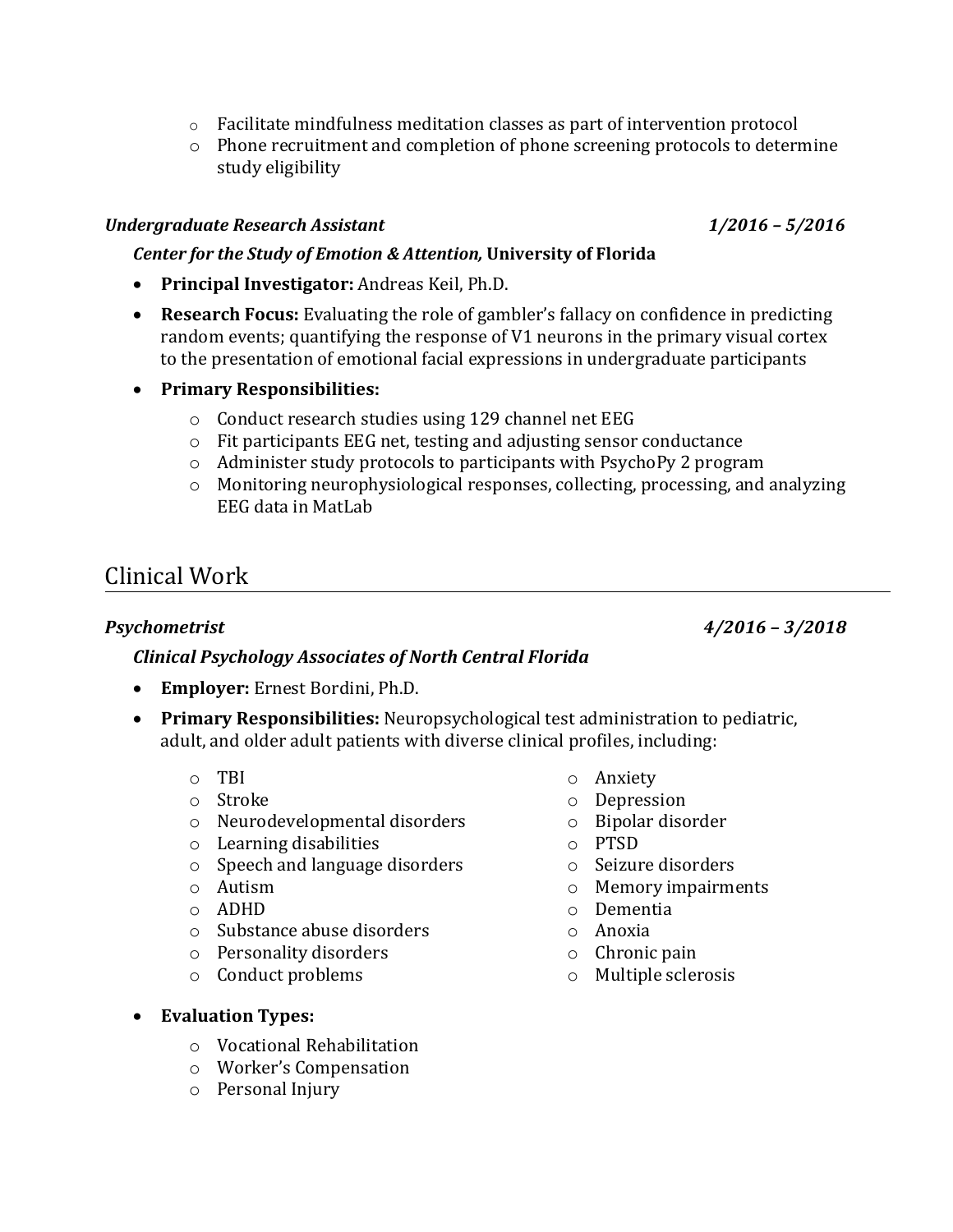- o Intelligence/ "Gifted" testing
- o Fitness for Duty for first responders and military personnel
- o Pre-surgical
- o Competency
- o Forensic

### • **Other Responsibilities:**

- o Neuropsychological test scoring
- o Draft and proof-read patient history reports
- o Manage assessment inventory including ordering and keeping count of testing supplies, manuals, stimulus booklets, scoring forms, scoring reports, and program subscriptions
- o Coordinate undergraduate intern activities such as training, article writing, and meetings to discuss topics in clinical psychology with clinical staff
- $\circ$  Office administration duties including patient scheduling for multiple providers, bookkeeping, filing, and general clerical work

### *Certified Nursing Assistant 8/2011 – 1/2012*

- **Nursing assistant certification training**: Oak Park Assisted Living facility, Superior Residence Assisted Living facility, and Superior Residence Memory Care
- **Supervisor and instructor:** Michelle Park, RN
- **Primary responsibilities:**
	- o Care for residents in long term care and memory care facilities
	- o Plan and coordinate social events for residents
	- o Take resident vitals and reporting to RNs
	- o Perform range of motion exercises with residents with mobility limitations
	- $\circ$  Activities of daily living with patients including resident hygiene care, transferring, ambulation, dressing, etc.
	- o Planning and recruitment for blood drives at East Ridge High School
	- o Administer post blood draw patient care and monitoring

### • **Other responsibilities:**

- $\circ$  Shadowed and performed patient care in various departments of South Lake Hospital in Clermont, Florida
	- Emergency room
	- **Cardiology**
	- Cardiac catheterization lab
	- Diagnostic imaging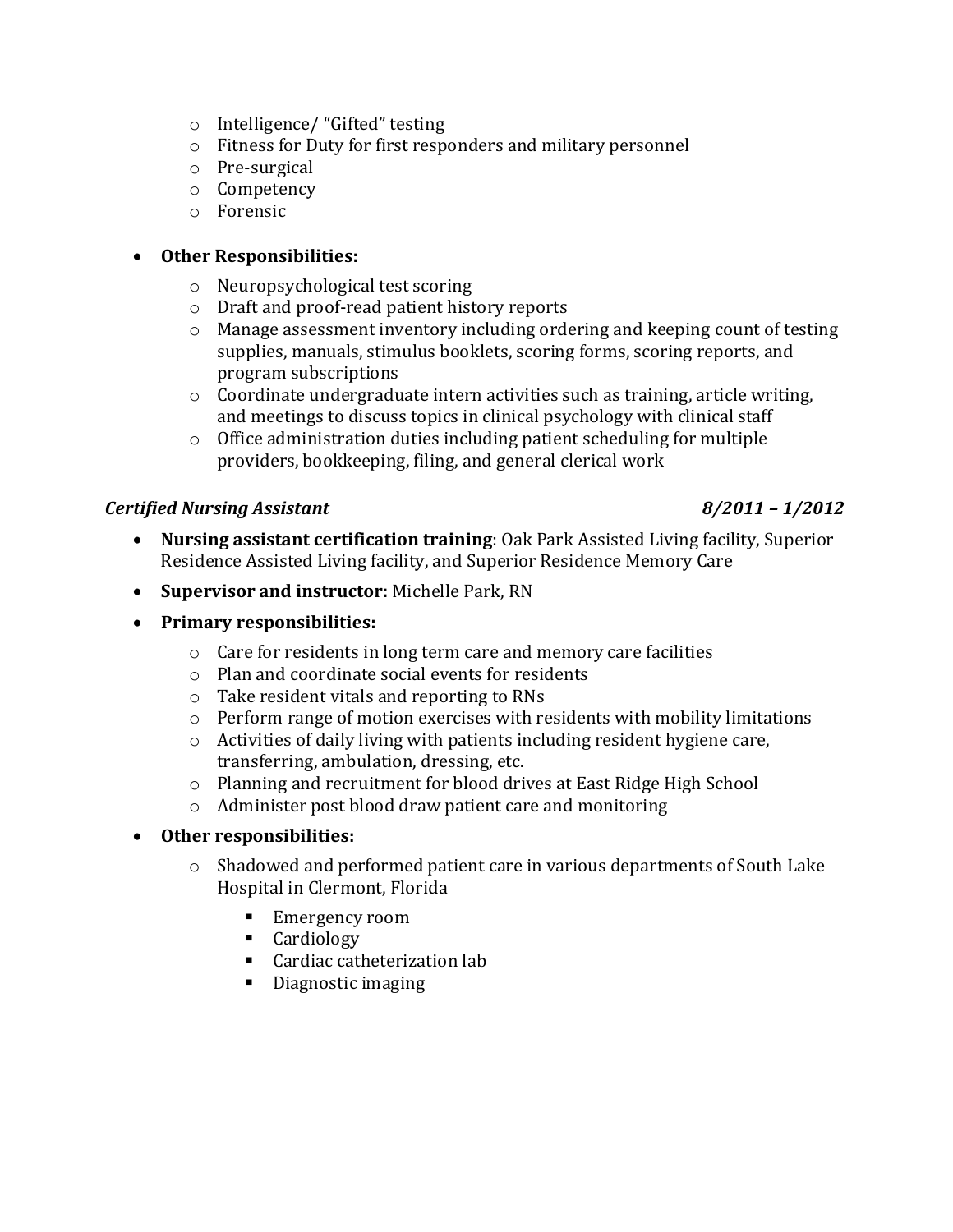### *Publications*

• **Calfee, K.,** Woods, AJ. (2019). Language and Communication Disorders. In: Gu D., Dupre M. (eds) *Encyclopedia of Gerontology and Population Aging*. Springer, Cham. Accepted April 2019.

### *Presentations*

- Evangelista, N., Fiala, J., Levy, S-A., Clark, A. L., Dominguez, V., **Calfee, K.,** Van Etten, E., Alvarez-Alvarado, S., Kraft, J. N., Hardcastle, C., Hausman, H. K., Langer, K., O'Shea, A., Albizu, A., Boutzoukas, E., Bharadwaj, P. K., Smith, S., Song, H., Smith, S. A., DeKosky, S., Hishaw, G., Wu, S., Porges, E., Alexander, G. E., Cohen, R., Marsiske, M., & Woods, A. J. *Estimates of education quality reduce race/ethnicity differences in MoCA classification of cognitive impairment*. Abstract submitted for presentation at the Annual Meeting of the International Neuropsychological Society in New Orleans, Louisiana, February 2022.
- Hausman, H., O'Shea, A., Dominguez, V., Fillingim, M., **Calfee, K.,** Perryman, S., Carballo, D., Hernandez, C., Kraft, J., Porges, E., Wu, S., Marsiske, M., Cohen, R., & Woods, A. J. *COVID-19 Concerns in Older Adults and Mental Health Outcomes During the Pandemic*. Presented at the 49th Annual Meeting of the International Neuropsychological Society in San Diego, California and online, February 2021.
- Evangelista, N., Dominguez, V., O'Shea, A., **Calfee, K.,** Hardcastle, C., Kraft, J., Hausman, H., Boutzoukas, E., Albizu, A., Van Etten, E., Bharadwaj, P., Smith, S., Song, H., Hishaw, G., DeKosky, S., Wu, S., Porges, E., Alexander, G., Cohen, R., Marsiske, M., & Woods, A. J. *Evidence of Potential Race/Ethnicity Bias in the Montreal Cognitive Assessment (MoCA)*. Presented at the 49th Annual Meeting of the International Neuropsychological Society in San Diego, California and online, February 2021.
- Evans, J., Caramiello, S., & **Calfee, K.** (2017). *Demystifying Gender: Education for Parents of Transgender and Gender Nonconforming Children.* Presented as a psychoeducational workshop in Gainesville, FL.

## Teaching Experience

### *Graduate Teaching Assistant*, *University of South Florida*

- **Fall 2021** Psychology of Aging (GEY4612) Instructor: Hillary J. Rouse, Ph.D., M.S., M.A.
- *Fall 2021* Psychology of Aging (GEY4612) Instructor: Britney Veal B.S.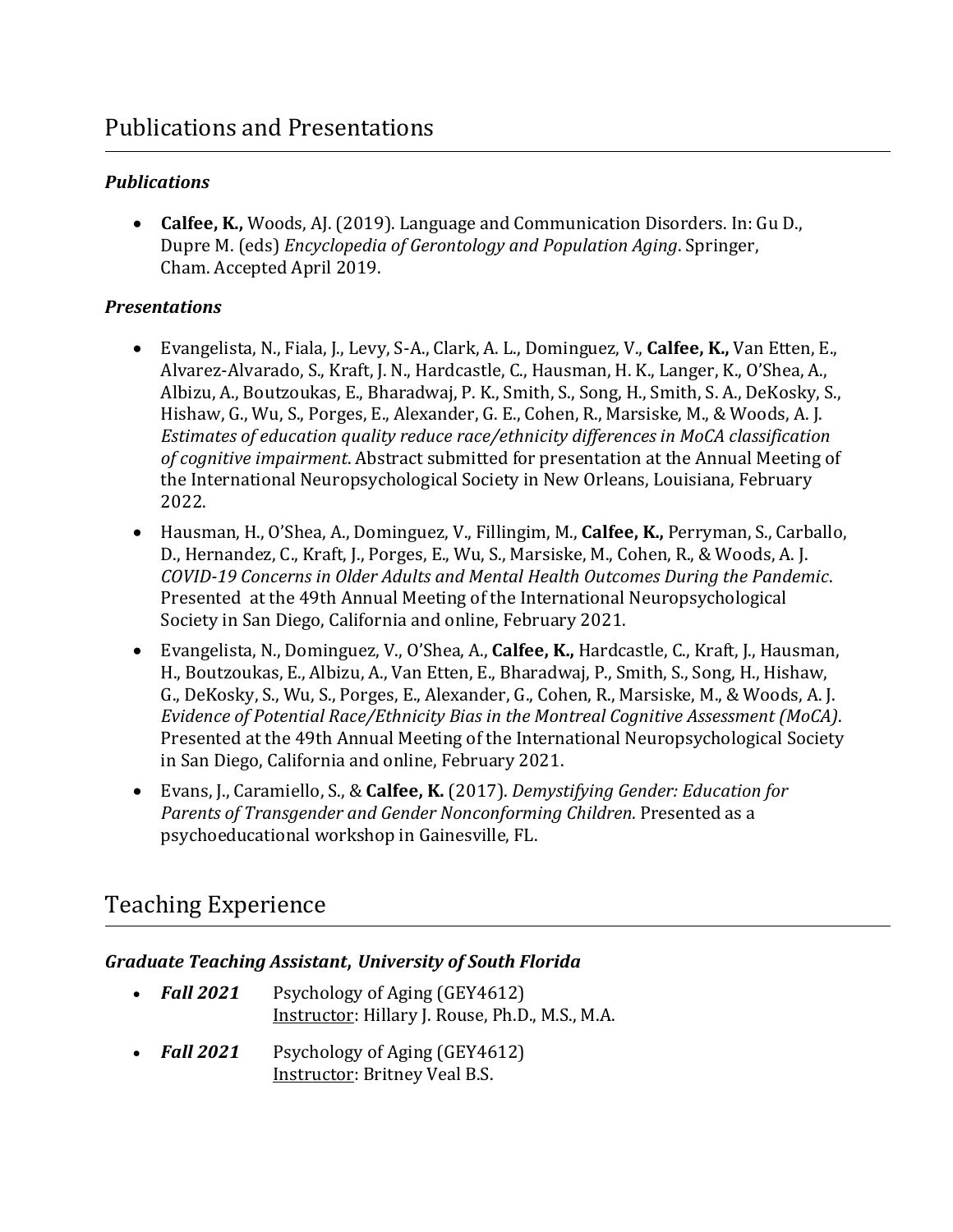## Fellowships and Awards

|                        | University Graduate Fellowship                                                                                                                                                                                                               | <b>Fall 2021 - Spring 2022</b>                                                                                              |
|------------------------|----------------------------------------------------------------------------------------------------------------------------------------------------------------------------------------------------------------------------------------------|-----------------------------------------------------------------------------------------------------------------------------|
|                        | Professional Memberships and Affiliations                                                                                                                                                                                                    |                                                                                                                             |
| $\bullet$<br>$\bullet$ | <b>Gerontological Society of America</b><br>Psi Chi Honors Society<br>Delta Epsilon Iota Academic Honors Society<br>University of Florida Psychology Club<br>University of Florida Neuroscience Club<br>American Medical Student Association | $8/2021$ – Present<br>$1/2014 - 5/2016$<br>$1/2014 - 5/2016$<br>$8/2013 - 5/2016$<br>$8/2013 - 5/2016$<br>$8/2013 - 4/2015$ |
|                        | <b>Community Service and Volunteer Activities:</b>                                                                                                                                                                                           |                                                                                                                             |
|                        | Florida Psychological Association Mandatories Conference<br>Participated in and coordinated events for Relay for Life<br>Participated in various volunteering positions with:                                                                | 2/2018<br>$8/2014 - 4/2015$                                                                                                 |
|                        | Orlando Magic Wheels Wheelchair Basketball Team<br>$\circ$<br><b>Education Foundation of Lake County</b><br>$\circ$<br><b>Habitat for Humanity</b><br>$\circ$                                                                                | $2/2010 - 2/2015$<br>$8/2010 - 11/2013$<br>$4/2009 - 4/2011$                                                                |

## Technical Skills:

### *Neuropsychological Assessment*

- Five years of experience in administering neuropsychological test batteries and questionnaires to diverse populations, most notably but not limited to:
	- Wechsler Adult Intelligence Scale (WAIS III & IV)
	- Wechsler Intelligence Scale for Children (WISC V)
	- Wechsler Preschool and Primary Scale of Intelligence (WPPSI)
	- Wechsler Memory Scale (WMS III & IV)
- Woodcock Johnson Tests of Cognitive Abilities (WJ III & IV)
- Wide Range Assessment of Memory and Learning (WRAML II)
- NACC Uniform Data Set (UDS) Battery